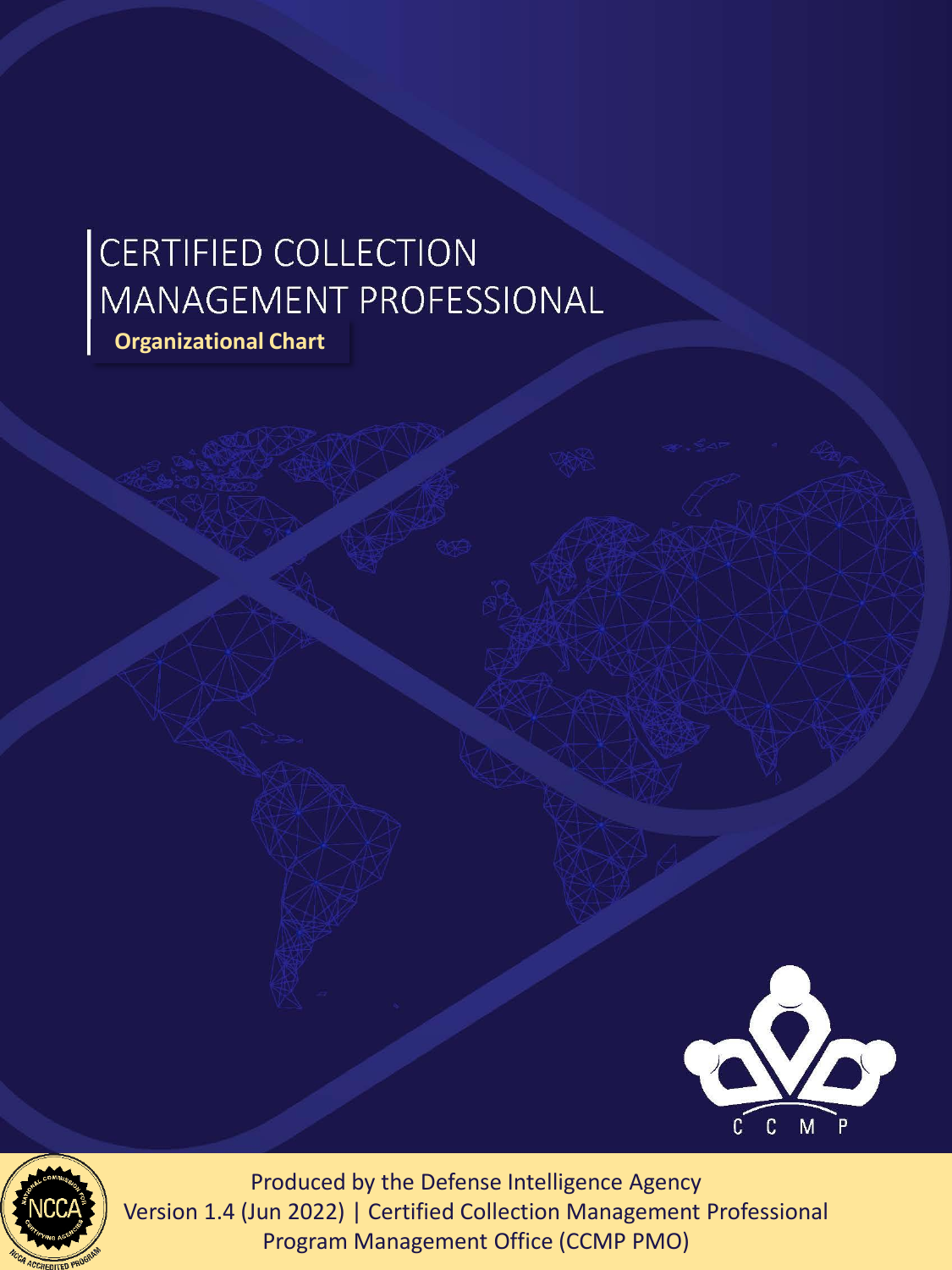## CCMP Governance Council (GC)



- Defense Intelligence Agency (DIA)
- National Geospatial-Intelligence Agency (NGA)
- National Reconnaissance Agency (NRO)
- National Security Agency (NSA)
- U.S. Air Force (USAF)
- U.S. Army (Army)
- U.S. Coast Guard (USCG)
- U.S. Marine Corps (USMC)
- U.S. Navy (USN)
- U.S. Space Force (USSF)
- USAFRICOM (AFR)
- USCENTCOM (CEN)
- USCYBERCOM (CYB)
- USEUCOM (EUC)
- USINDOPACOM (IND)
- USNORTHCOM (NOR)
- USSPACECOM (SPACE)
- USSOCOM (SOC)
- USSOUTHCOM (SOU)
- USSTRATCOM (STR)
- USTRANSCOM (TRA)
- Public Member

The CCMP Governance Council (GC) is comprised of representatives of the Unified Combatant Commands, military services, and the Defense Intelligence Components (DIA, NGA, NRO, and NSA). Each component is represented by one voting member. The Chair of the GC also serves as the DIA component member.

Each Component may have one or more exam facilities, and each Exam Facility Administrator (EFA) oversees their staff at their facility on behalf of the CCMP PMO to ensure compliance with CCMP policies in administering the certification exams.

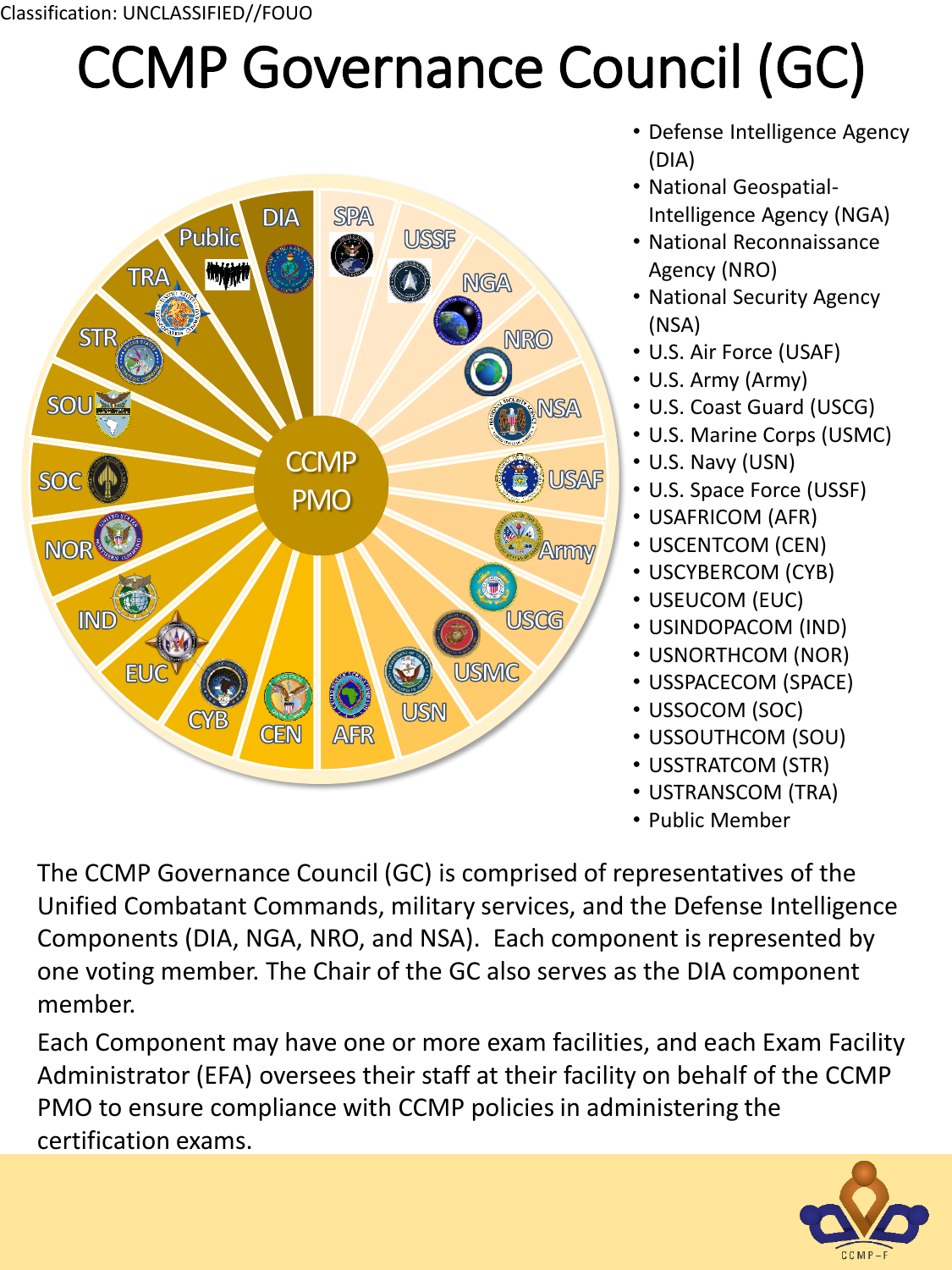## CCMP PMO Staff Organization Chart



**Chief, CCMP PMO/J2613** *Mr. Trevor Hassett*

**Deputy Chief, CCMP PMO/J2613** *CAPT Tiffany Condra*

*The CCMP Program manages the daily administration of the CCMP program, including conducting job task analyses (JTAs), developing certification standards and exams, scheduling and overseeing exams, overseeing the development of policies for GC consideration, and ensuring the program remains in compliance with NCCA accreditation standards.*

**Support Staff** *5 additional team members*